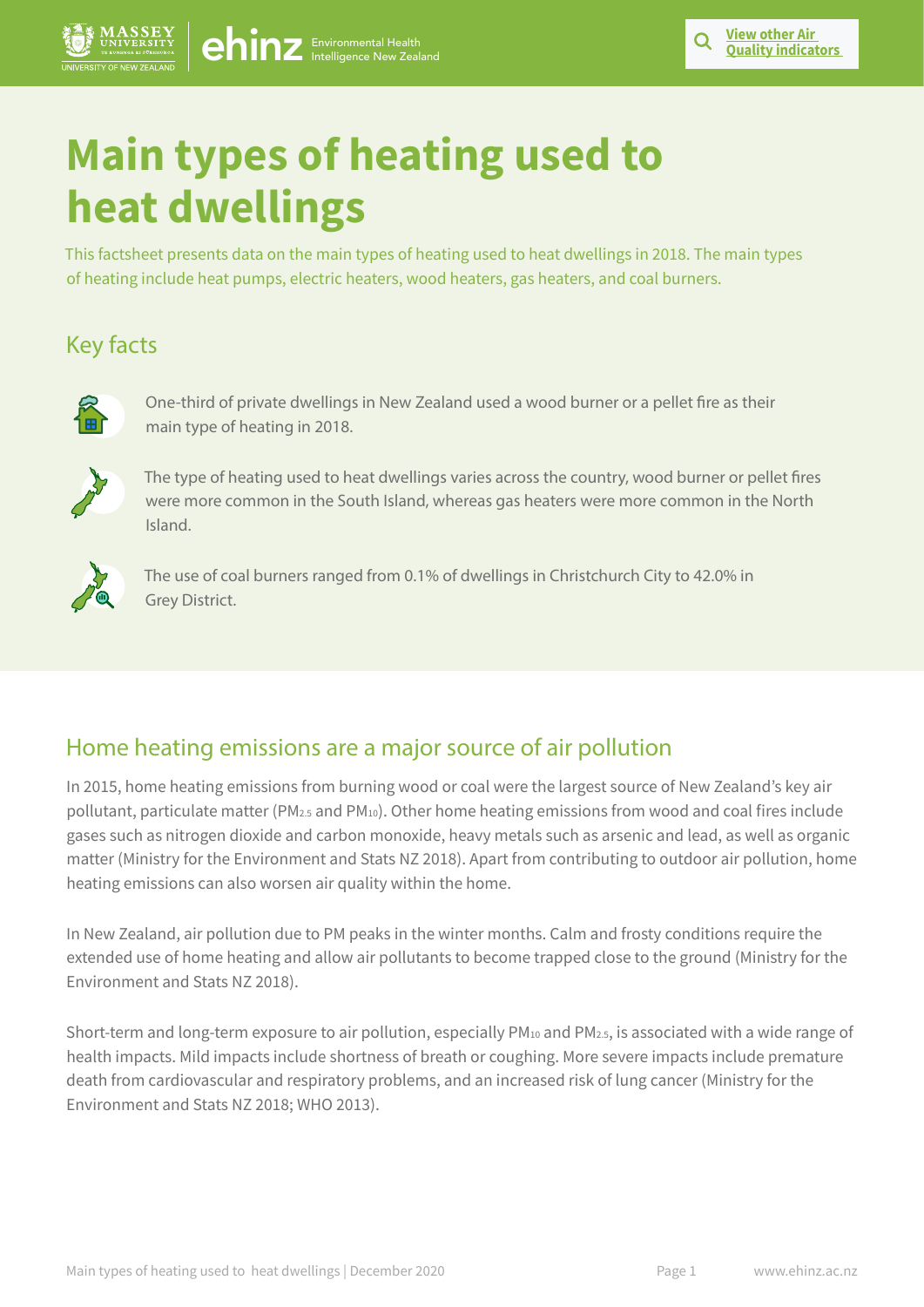Children, the elderly, and people with pre-existing conditions such as cardiovascular or respiratory diseases are particularly vulnerable to health impacts from air pollution (Ministry for the Environment and Stats NZ 2018).

This factsheet uses a variable from the New Zealand Census of Populations and Dwellings, Stats NZ, 2018 with a moderate data quality. For more information about Census data issues, please see Data for this indicator and the **[Metadata](https://www.ehinz.ac.nz/assets/Factsheets/Metadata_MainTypesHeating.pdf?utm_source=Metadata&utm_medium=factsheet&utm_campaign=maintypesheating)**.

## Heat pumps and electric heaters were the main types of heating in New Zealand in 2018

In 2018, heat pumps (47.3% (lower and upper logical bounds: 43.5% - 52.3%)) and electric heaters (44.1% (40.6 – 49.3)) were the two main types of heating used to heat private dwellings in New Zealand (Figure 1). Wood-fired heaters such as wood burners or pellet fires were used in 33.3% (30.6-39.4) of private dwellings as the main source of heating. Coal burners were used in just over 1.2% (1.1-9.9) of dwellings as the main heating source.



#### Figure 1: Main types of heating used to heat dwellings, 2018

**Note:** Values do not add up to 100% as more than one main type of heating can be selected. Logical bounds give the lower and upper bounds of what the percentage could be, allowing for the missing data due to implementation problems with the Census.

**Source:** Census 2018.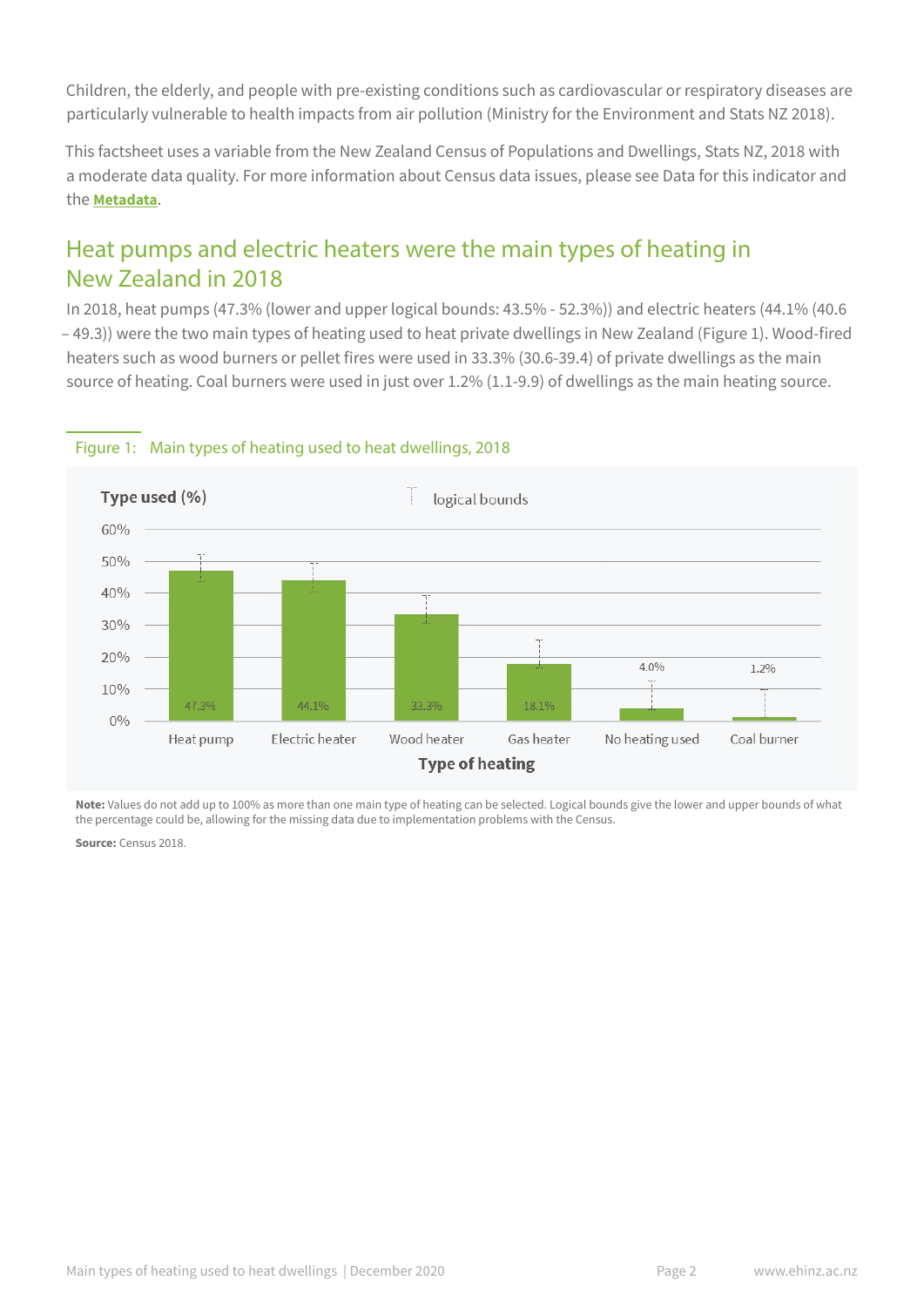## The type of heating used in homes varied between the North and South islands

Winter conditions, local regulations around home heating options, as well as cost and ease of access to various types of heating, contribute to a mixed-use across the country (Ministry for the Environment and Stats NZ 2018). In general, almost two thirds of dwellings in the South Island used heat pumps, whereas electric heaters and heat pumpswere the main type of heating for dwellings in the North Island (Figure 2).





**Note:** Values do not add up to 100% as more than one heating type can be selected. Logical bounds give the lower and upper bounds of what the percentage could be, allowing for the missing data due to implementation problems with the Census.

**Source:** Census 2018.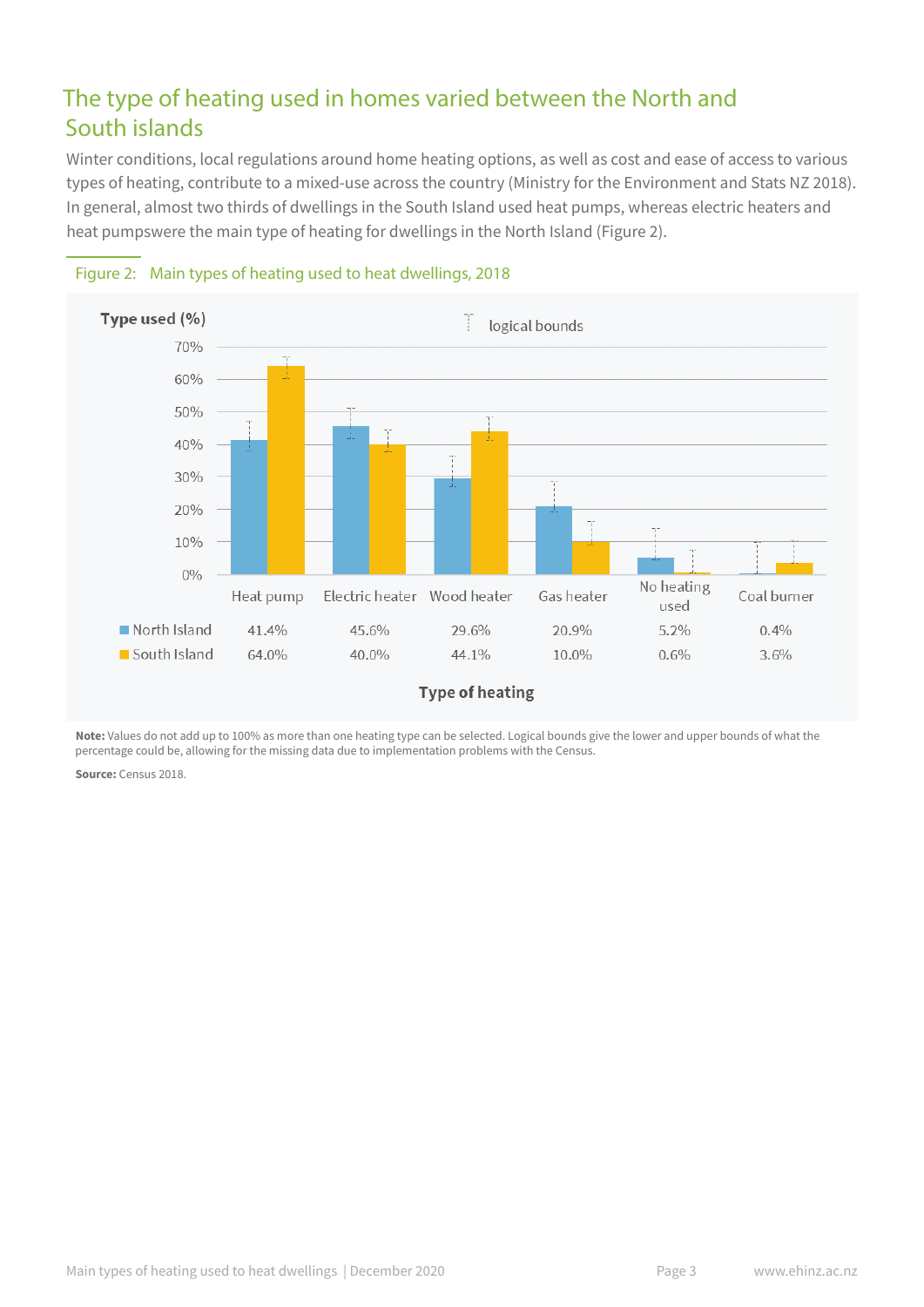## Territorial authorities in the South Island had a higher proportion of wood and coal fires as their main type of heating

Grey District (41.0%, 37.9-46.5) and Buller District (34.9%, 31.1-43.1) had the highest proportion of coal fires as their main type of heating in New Zealand (1.2%, 1.1-9.9) (Figure 3). Similarly, Mackenzie District (81.4%, 72.5- 84.0) and Hurunui District (81.0%, 74.7-83.4) had the highest proportion of wood fires as their main type of heating (33.3%, 30.6-39.4) (Figure 4).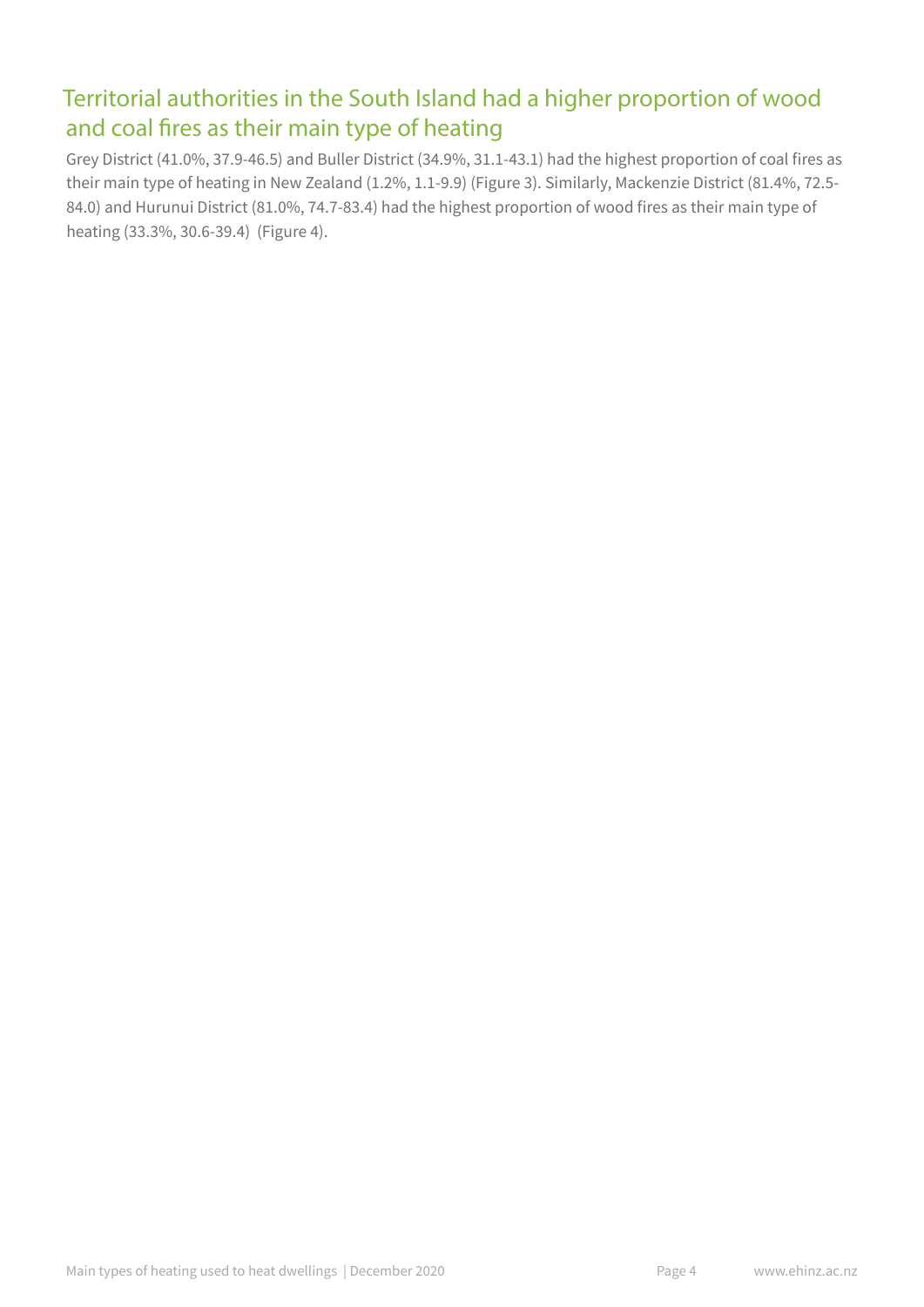Figure 3: Percentage of dwellings using coal burners as their main type of heating, by territorial authority (TA), 2018



Source: Census 2018.

Main types of heating used to heat dwellings | December 2020 **Page 5** Www.ehinz.ac.nz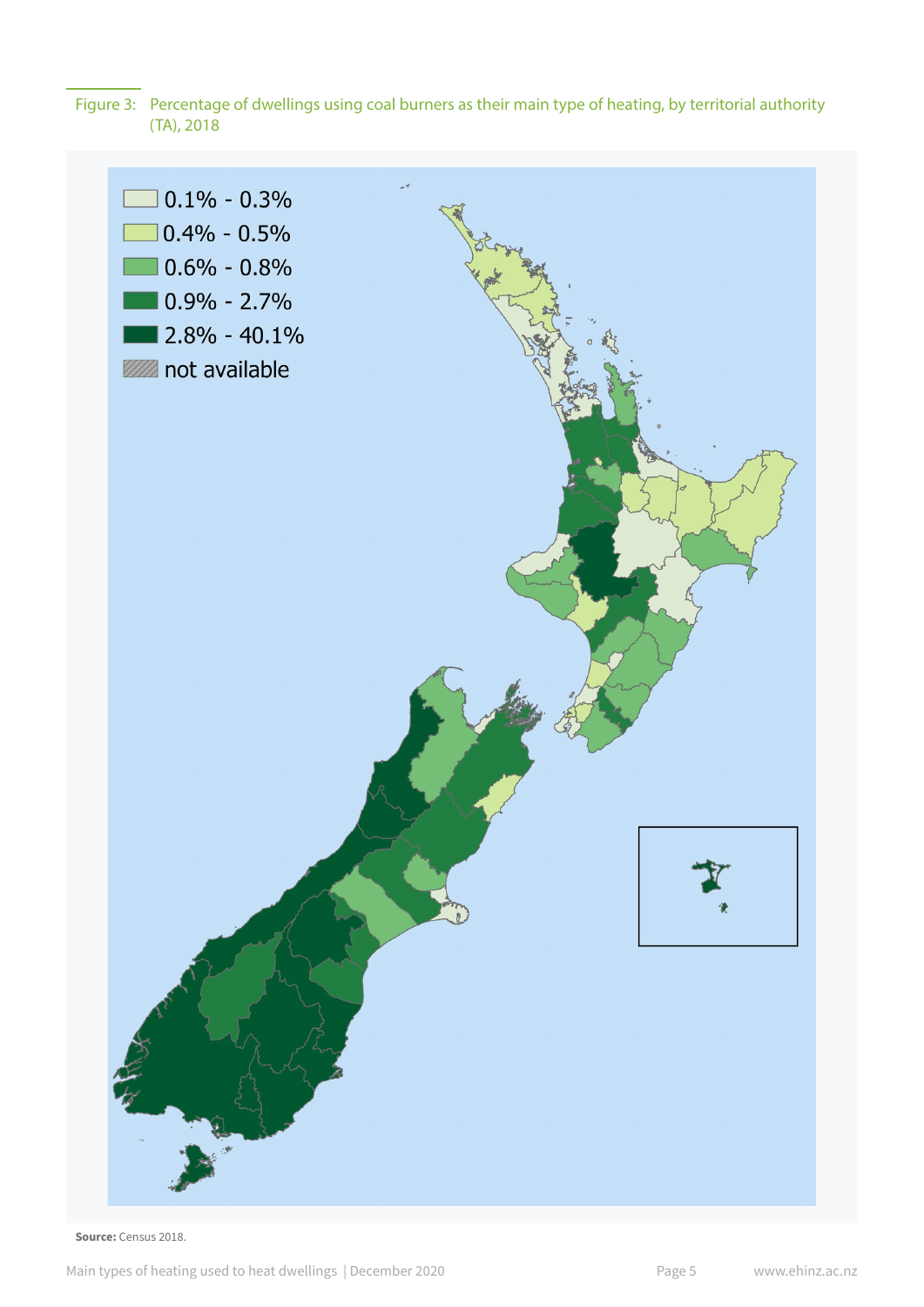Figure 4: Percentage of dwellings using wood fires as their main type of heating, by territorial authority (TA), 2018



Source: Census 2018.

Main types of heating used to heat dwellings | December 2020 **Page 6** Www.ehinz.ac.nz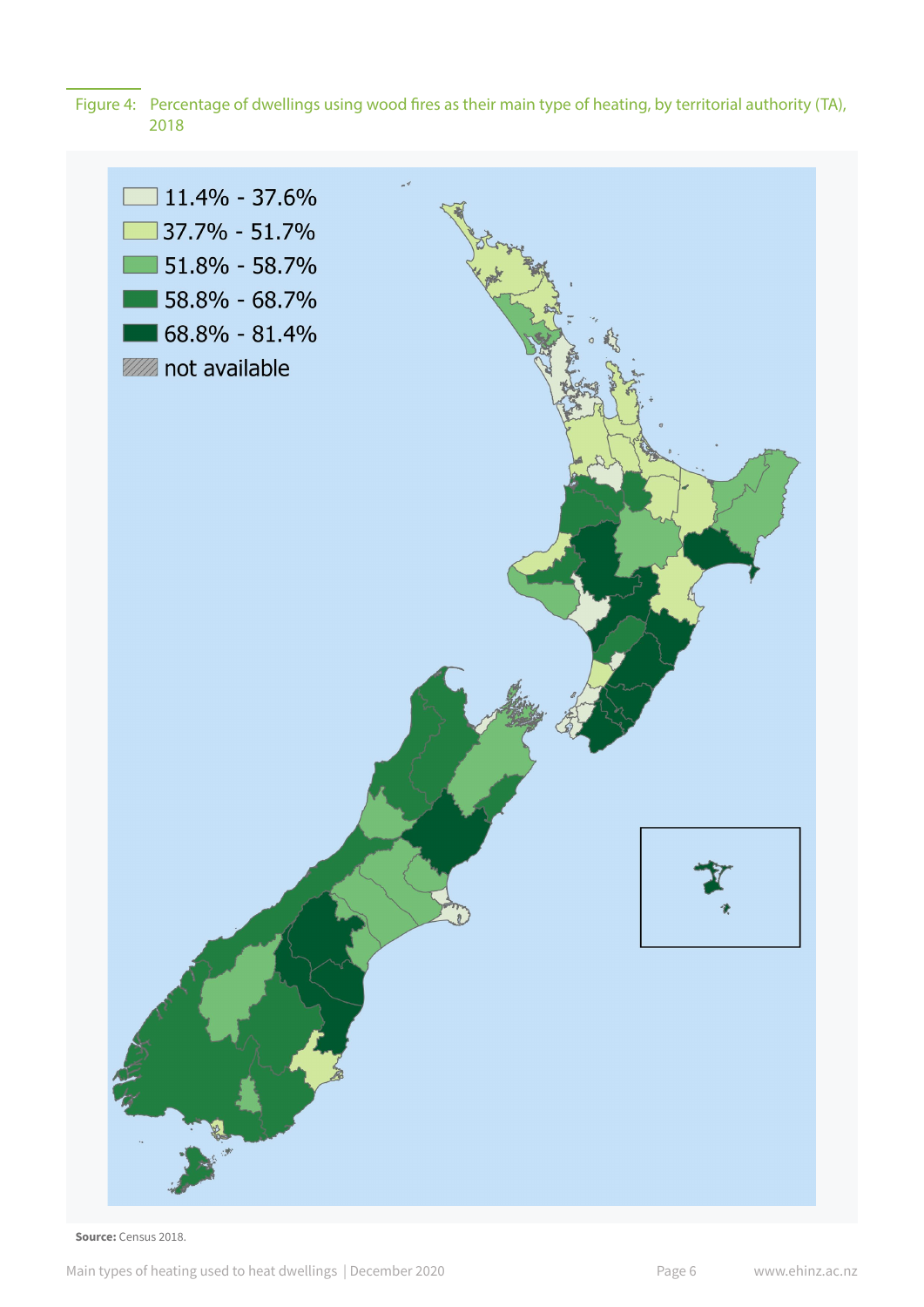## Data for this indicator

#### **Main types of heating used to heat dwellings**

Data for these indicators comes from the New Zealand Census of Populations and Dwellings, Stats NZ, 2018. Main types of heating were classified as: no heating required, heat pump, electric heater, gas heater (fixed gas heater and portable gas heater), wood heater (wood burner and pellet fire), coal burner, and other types of heating. Main types of heating is a multiple response indicator, more than one type of heating can be selected. For additional information, see the metadata link below.

**2018 Census data:** Stats NZ has noted that the 2018 Census had a lower than expected response rate resulting in the introduction of new methods to produce the dataset, including using data from alternative sources. Stats NZ and the 2018 Census External Data Quality Panel (EDQP) have produced a rating system to help the users understand the quality-related issues and impacts of the 2018 Census dataset.

EHI have decided to update this factsheet based on the documentation relating to the 'Main types of heating and fuel types used to heat dwellings' indicator. The EDQP rating for this indicator was moderate and the response rate was 92.3%. Further details are in the metadata, and further information about the Stats NZ and EDQP documentation can be found in **<https://www.stats.govt.nz/2018-census/data-quality-for-2018-census>**

**Logical bounds:** The 2018 Census suffered from implementation problems, and as a result, had a lower than expected response rate resulting in missing data. We therefore present the lower and upper logical bounds of what the percentage could be, allowing for the missing data. The lower bound is calculated as the count among the total value, whereas the upper bound is calculated as the sum of the count and unknowns among the total value.

**Time trend:** There was a change in the census question; therefore no comparison with previous Census years can be made.